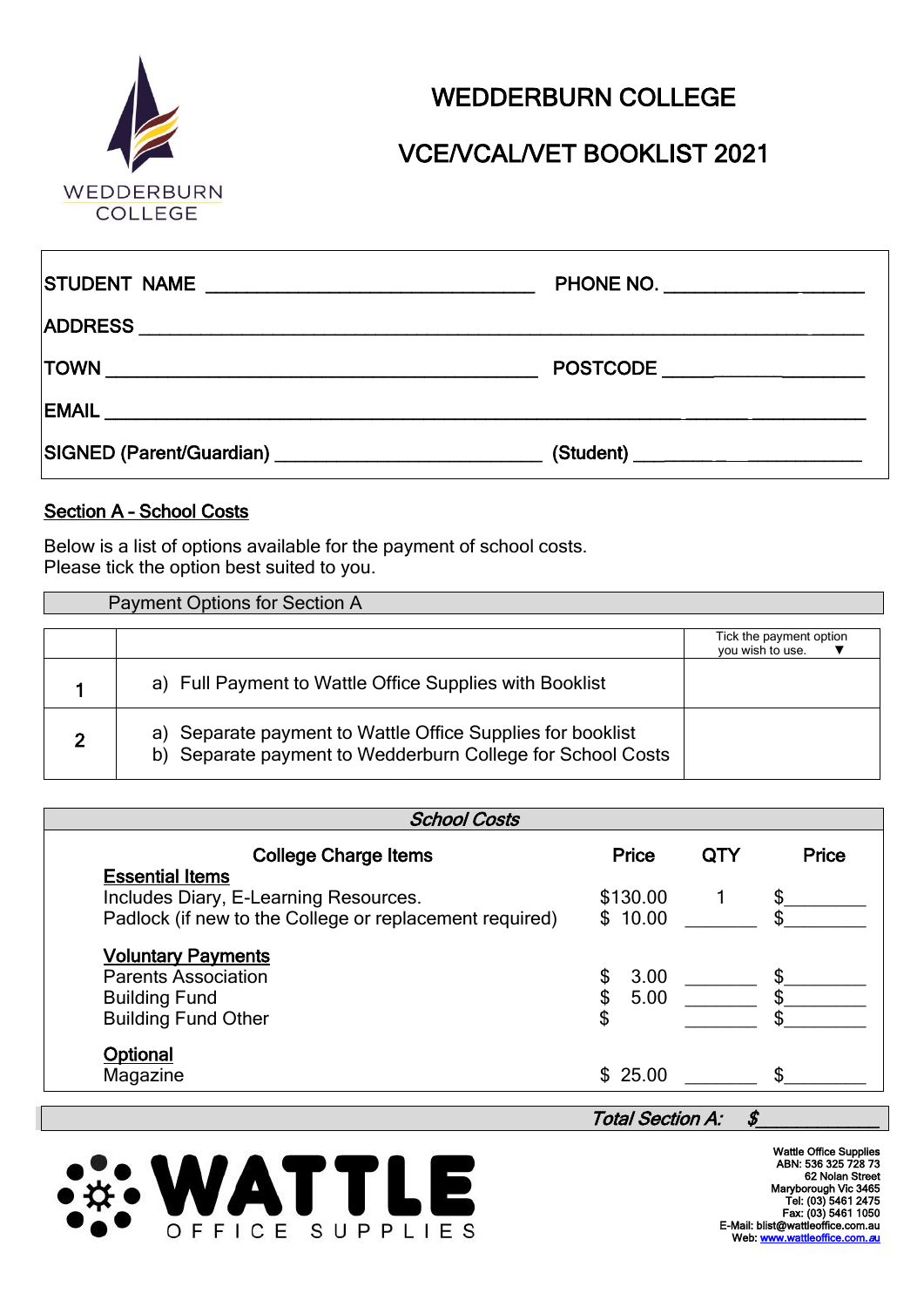### VCE/VCAL/VET BOOKLIST 2021

### Section B - Stationery & Textbooks

#### **▼** PLEASE CIRCLE THE CODE NUMBER OF THE ITEM REQUIRED & ALSO COMPLETE THE "QUANTITY TO ORDER"

| Accounting                                                    |                                                              |                |                    |                 |  |  |
|---------------------------------------------------------------|--------------------------------------------------------------|----------------|--------------------|-----------------|--|--|
|                                                               | <b>Units 1 &amp; 2</b>                                       |                |                    |                 |  |  |
| 100                                                           | Macmillan Accounting VCE Units 1&2 Value Bundle              | 1              | \$95.95            | \$              |  |  |
| (Student Book & Digital & Workbook)<br><b>Units 3 &amp; 4</b> |                                                              |                |                    |                 |  |  |
| 110                                                           | Macmillan Accounting VCE Units 3&4 Value Bundle              | 1              |                    | \$              |  |  |
|                                                               | (Student Book & Digital & Workbook)                          |                | \$95.95            |                 |  |  |
|                                                               | <b>Biology</b>                                               |                |                    |                 |  |  |
|                                                               | <b>Units 1 &amp; 2</b>                                       |                |                    |                 |  |  |
| 120                                                           | Heinemann Biology 1 5 <sup>th</sup> Ed. with eBook 5ed       |                | \$88.95            | \$              |  |  |
|                                                               | <b>Units 3 &amp; 4</b>                                       |                |                    |                 |  |  |
|                                                               | Nelson Biology VCE Units 3&4 Student Book with               |                |                    |                 |  |  |
| 130                                                           | 4 access codes                                               | 1              | \$89.95            | \$              |  |  |
|                                                               | <b>Business Management</b>                                   |                |                    |                 |  |  |
|                                                               | <b>Units 1 &amp; 2</b>                                       |                |                    |                 |  |  |
| 140                                                           | To be advised                                                |                |                    | \$              |  |  |
|                                                               | <b>Units 3 &amp; 4</b>                                       |                |                    |                 |  |  |
| 150                                                           | To be advised                                                |                |                    | \$              |  |  |
|                                                               | Chemistry                                                    |                |                    |                 |  |  |
|                                                               |                                                              |                |                    |                 |  |  |
|                                                               | <b>Units 1 &amp; 2</b>                                       |                |                    |                 |  |  |
| 160                                                           | Heinemann Chemistry 1 (5e) - Textbook with eBook             |                | \$88.95            | \$              |  |  |
|                                                               | OR EB Reactivation Code if purchasing Textbook<br>Secondhand |                |                    |                 |  |  |
| 161                                                           | Heinemann Chemistry 1 EB Reactivation Code (5e)              |                | \$25.00            | \$              |  |  |
| 162                                                           | A4 Binder 4 Ring (25mm)                                      |                | \$6.25             | \$              |  |  |
| 163                                                           | A4 Binder Book 96 page                                       | 3              | $\overline{$}1.40$ | \$              |  |  |
| 164                                                           | A4 Plastic Pocket Pkt 10                                     |                | \$0.95             | \$              |  |  |
| 165                                                           | A4 Re-inforced Refill's 50 Pack                              |                | \$2.30             | \$              |  |  |
|                                                               | English                                                      |                |                    |                 |  |  |
|                                                               | <b>Units 1 &amp; 2</b>                                       |                |                    |                 |  |  |
| 170                                                           | Australian Pocket Oxford Dictionary 6th Edition              | 1              | \$29.95            | \$              |  |  |
| 171                                                           | Novel - I'm not Scared - Niccolo Ammaniti                    |                | \$23.95            | \$              |  |  |
| 172                                                           | Novel - Tracks - Robyn Davidson                              |                | \$15.95            | $\overline{\$}$ |  |  |
| 173                                                           | Novel - The Time Traveller's Wife - Audrey                   | 1              | \$20.00            | \$              |  |  |
|                                                               | Niffenegger                                                  |                |                    |                 |  |  |
| 174                                                           | A4 Insert Binder - 4 D Ring                                  | 1              | \$6.25             | \$              |  |  |
| 175                                                           | A4 Binder Book 96 page                                       | 1              | \$1.40             | \$              |  |  |
| 176                                                           | A4 Plastic Pocket Pkt 10                                     |                | \$0.95             | \$              |  |  |
| 177                                                           | A4 Re-inforced Refill's 50 Pack                              | 1              | \$2.30             | \$              |  |  |
| $\overline{178}$                                              | <b>Scrapbook Bond Megasaurus</b>                             | 1              | \$2.20             | \$              |  |  |
|                                                               | <b>Units 3 &amp; 4</b>                                       |                |                    |                 |  |  |
| 180                                                           | Australian Pocket Oxford Dictionary 6th Edition              | 1              | \$29.95            | \$              |  |  |
| 181                                                           | Novel - The Golden Age - Joan London                         | 1              | \$20.00            | \$              |  |  |
| 182                                                           | Novel - The Dressmaker - Rosalie Ham                         | 1              | \$16.00            | \$              |  |  |
| 183                                                           | Novel - The Crucible - Arthur Miller                         | 1              | \$20.00            | \$              |  |  |
| 184                                                           | A4 Display Book - 20 pages insert                            | $\overline{2}$ | @\$1.70            | \$              |  |  |
| 185                                                           | A4 Binder Book 96 page                                       | 1              | $\sqrt{$1.40}$     | \$              |  |  |
| 186                                                           | A4 Plastic Pocket Pkt 10                                     | 1              | \$0.95             | \$<br>\$        |  |  |
| 187                                                           | A4 Re-inforced Refill's 50 Pack                              |                | \$2.30             |                 |  |  |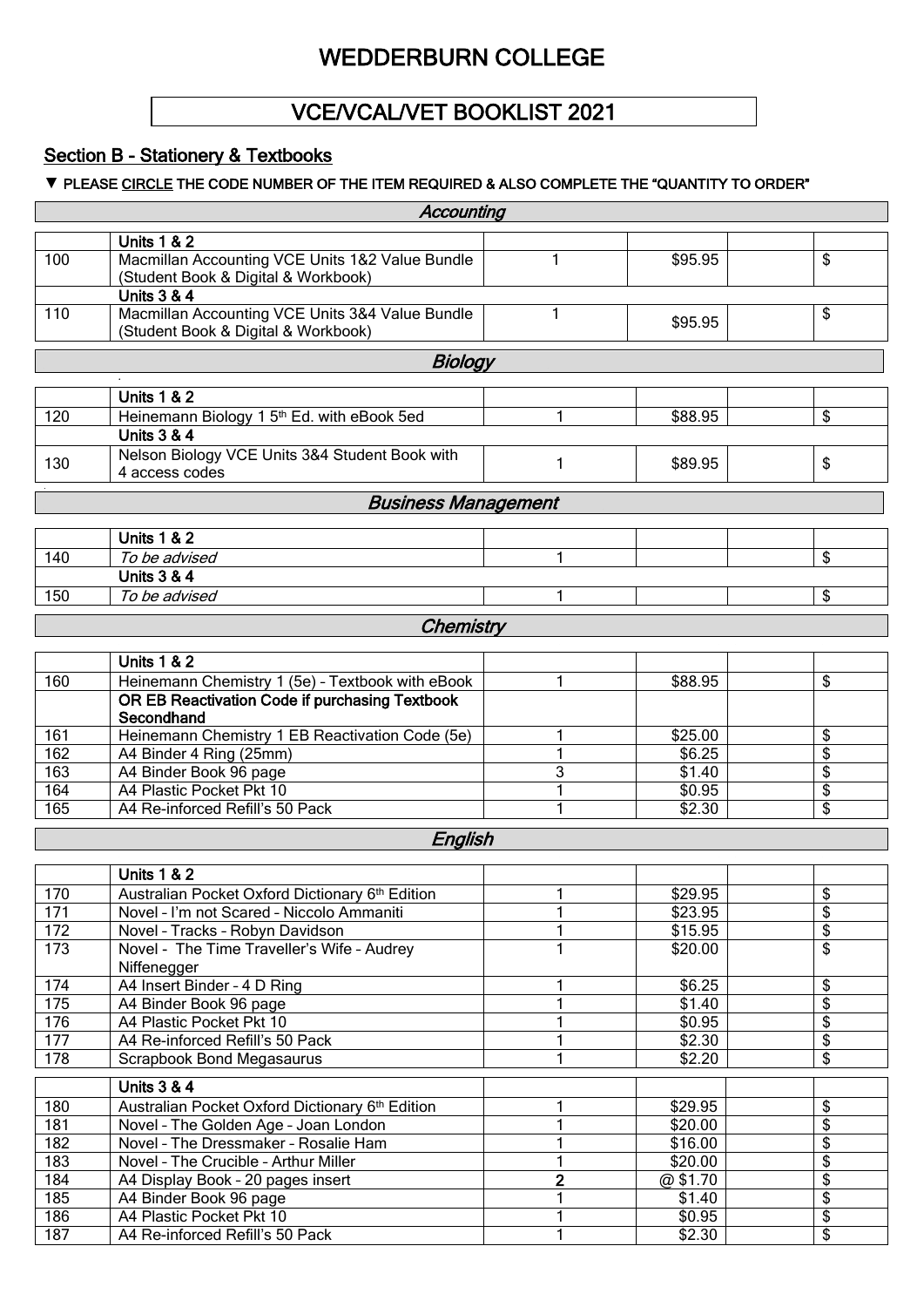### VCE/VCAL/VET BOOKLIST 2021

|     | <b>Food Studies</b>                                                                                             |   |   |         |    |  |
|-----|-----------------------------------------------------------------------------------------------------------------|---|---|---------|----|--|
|     | <b>Units 1 &amp; 2</b>                                                                                          |   |   |         |    |  |
| 190 | Food Solutions: Food Studies Units 1&2                                                                          |   | 1 | \$78.95 | \$ |  |
|     | <b>Health &amp; Human Development</b>                                                                           |   |   |         |    |  |
|     | <b>Units 1 &amp; 2</b>                                                                                          |   |   |         |    |  |
| 200 | Key concepts in VCE Health & Human Development 1 &2 5ed<br>& ebook Plus & Study On                              |   | 1 | \$94.95 | \$ |  |
| 210 | <b>Units 3 &amp; 4</b><br>Key Concepts in VCE Health & Human Development 3 & 4 5ed<br>& ebook Plus & Study On   |   | 1 | \$94.95 | \$ |  |
|     | <b>History</b>                                                                                                  |   |   |         |    |  |
|     | <b>Units 1 &amp; 2</b>                                                                                          |   |   |         |    |  |
| 220 | To be advised                                                                                                   |   | 1 | \$      | \$ |  |
|     | <b>Legal Studies</b>                                                                                            |   |   |         |    |  |
|     | <b>Units 1 &amp; 2</b>                                                                                          |   |   |         |    |  |
| 230 | Access & Justice VCE Legal Studies Units 1 & 2<br>Student Book & obook access 14e                               |   | 1 | \$74.95 | \$ |  |
| 240 | <b>Units 3 &amp; 4</b><br>Justice and Outcomes VCE Legal Studies Units 3 & 4<br>Student Book & obook access 14e |   | 1 | \$74.95 | \$ |  |
| 241 | A+ Legal Notes VCE Units 3&4 Student Book                                                                       |   | 1 | \$31.95 | \$ |  |
|     | <b>Mathematics</b>                                                                                              |   |   |         |    |  |
|     | <b>General Mathematics</b> Units 1 & 2                                                                          |   |   |         |    |  |
| 250 | Maths Quest 11 VCE General Mathematics 2e & eBook PLUS                                                          |   | 1 | \$89.95 | \$ |  |
|     | Further Mathematics Units 3 & 4                                                                                 |   |   |         |    |  |
| 251 | Maths Quest 12 Further Mathematics 6e & eBook PLUS                                                              |   | 1 | \$89.95 | \$ |  |
|     | Mathematical Methods Units 1 & 2                                                                                |   |   |         |    |  |
| 252 | Cambridge Senior Mathematical Methods VCE Units 1 & 2<br>(print and interactive textbook)                       |   | 1 | \$89.95 | \$ |  |
| 253 | A4 Binder Book 128 page                                                                                         |   | 3 | @\$1.85 | \$ |  |
|     | <b>Mathematical Methods</b> Units 3 &4                                                                          |   |   |         |    |  |
| 254 | Cambridge Senior Math Methods Units 3 & 4                                                                       |   | 1 | \$89.95 | \$ |  |
| 255 | Specialist Maths Units 3 & 4<br>Cambridge Senior Specialist Maths Units 3 & 4                                   |   | 1 | \$89.95 | \$ |  |
|     | <b>Music</b>                                                                                                    |   |   |         |    |  |
| 260 | Music Tuition for the year                                                                                      | 1 |   | \$80.00 | \$ |  |
|     | <b>Physical Education</b>                                                                                       |   |   |         |    |  |
|     |                                                                                                                 |   |   |         |    |  |
| 270 | <b>Units 1 &amp; 2</b><br>Nelson Physical Education. VCE units 1&2 Student                                      | 1 |   |         | \$ |  |
|     | Book (with 4 access codes)<br><b>Units 3 &amp; 4</b>                                                            |   |   | \$79.95 |    |  |
| 280 | Nelson Physical Education 6th Edit. VCE units 3&4<br>Student Book (with 4 access codes)                         | 1 |   | \$79.95 | \$ |  |

281 | Nelson Peak Performance 3rd Edit. VCE Units 3&4 | 1 | \$29.95 | | \$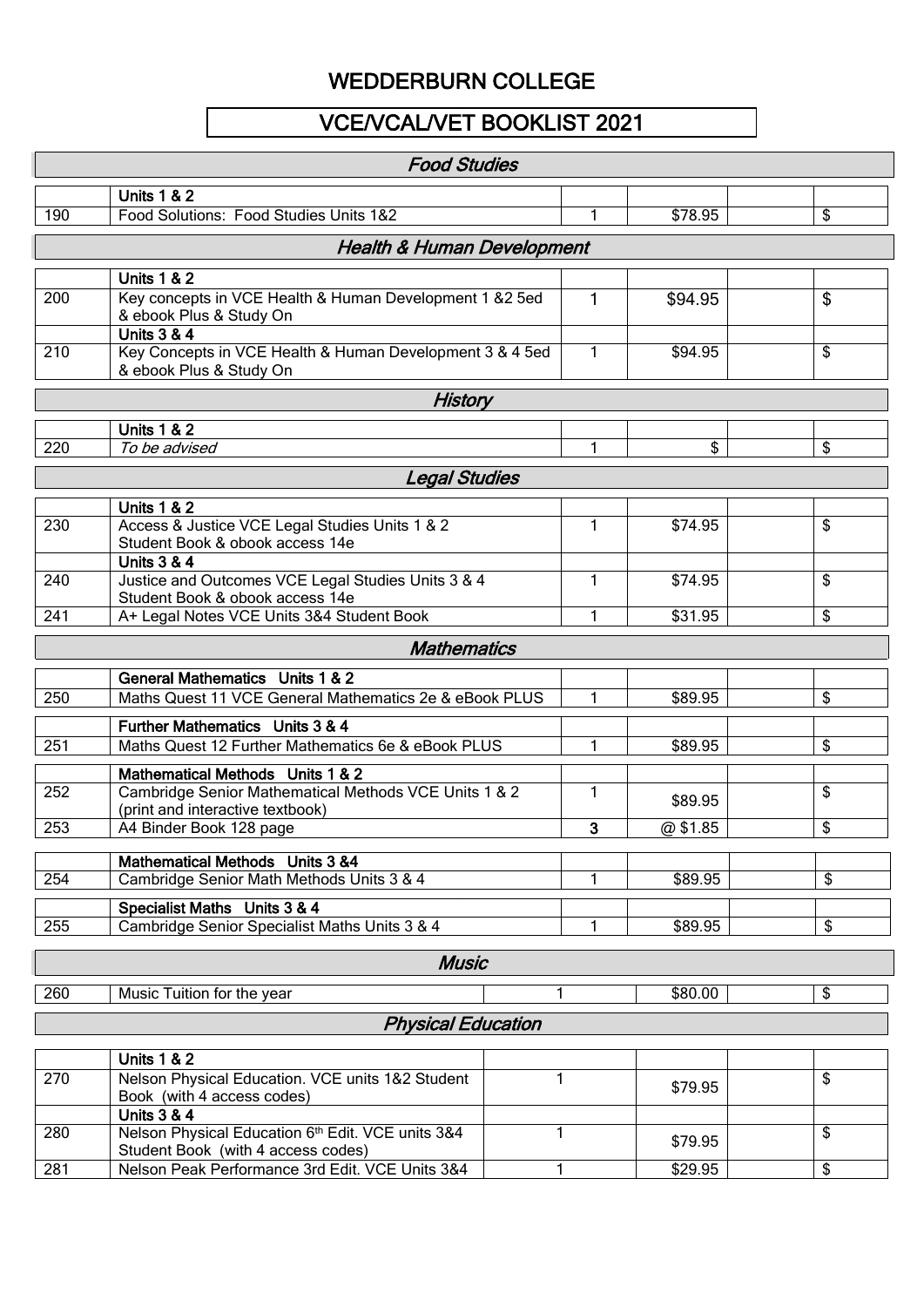# VCE/VCAL/VET BOOKLIST 2021

| <b>Physics</b>   |                                                                                                              |                |         |    |  |  |
|------------------|--------------------------------------------------------------------------------------------------------------|----------------|---------|----|--|--|
|                  | <b>Units 1 &amp; 2</b>                                                                                       |                |         |    |  |  |
| 290              | Heinemann Physics 11 4 <sup>th</sup> Ed Student book with<br>Reader+ (4e)                                    | 1              | \$88.95 | \$ |  |  |
| 291              | Scientific Calculator FX 100 Casio AU                                                                        |                | \$42.95 | \$ |  |  |
| 292              | USB Headset with microphone                                                                                  | 1              | \$39.95 | \$ |  |  |
| 293              | A4 Binder book 128 page                                                                                      | $\overline{2}$ | @\$1.85 | \$ |  |  |
|                  | <b>Units 3 &amp; 4</b>                                                                                       |                |         |    |  |  |
| 300              | Heinemann Physics 12 4th Ed Student book with<br>Reader $+$ (4e)                                             | $\mathbf{1}$   | \$88.95 | \$ |  |  |
| 301              | A4 Binder book 128 page                                                                                      | $\overline{2}$ | @\$1.85 | \$ |  |  |
|                  | Psychology                                                                                                   |                |         |    |  |  |
|                  | <b>Units 1 &amp; 2</b>                                                                                       |                |         |    |  |  |
| 310              | Psychology VCE Units 1&2 8E Student Book &<br>eBook PLUS                                                     | 1              | \$94.95 | \$ |  |  |
|                  | <b>Units 3 &amp; 4</b>                                                                                       |                |         |    |  |  |
| 320              | Psychology VCE Units 3&4 7E & eBook PLUS &<br>StudyOn                                                        | 1              | \$94.95 | \$ |  |  |
| $\overline{321}$ | <b>Edrolo Extended Resource</b>                                                                              | 1              | \$44.00 | \$ |  |  |
|                  | <b>Studio Arts</b>                                                                                           |                |         |    |  |  |
|                  | <b>Units 1 &amp; 2</b>                                                                                       |                |         |    |  |  |
| 330              | Art-Isan: Studio Arts for VCE Units 1-4                                                                      | 1              | \$79.95 | \$ |  |  |
| 331              | Visual Art Diary A3 120 pages                                                                                | 1              | \$9.50  | \$ |  |  |
| 332              | Derivan Art Sketch Set                                                                                       | 1              | \$15.95 | \$ |  |  |
|                  | <b>Units 3 &amp; 4</b>                                                                                       |                |         |    |  |  |
| 340              | Art-Isan: Studio Arts for VCE Units 1-4                                                                      | 1              | \$79.95 | \$ |  |  |
| $\overline{341}$ | Visual Art Diary A3 120 pages                                                                                | $\overline{2}$ | \$9.50  | \$ |  |  |
|                  |                                                                                                              |                |         |    |  |  |
|                  | <b>VCAL</b>                                                                                                  |                |         |    |  |  |
| 350              | A4 Binder Books 96 pages                                                                                     | 4              | @\$1.40 | \$ |  |  |
| 351              | A4 Display Books - 20 pages insert                                                                           | 5              | @\$1.70 | \$ |  |  |
| 352              | A2 Fixed Display Book Portrait                                                                               |                | \$18.95 | \$ |  |  |
| 353              | English Course Materials (supplied at school)                                                                | 1              | \$30.00 | \$ |  |  |
| 354              | Maths Course Materials (supplied at school)                                                                  | 1              | \$30.00 | \$ |  |  |
| 355              | Projects Materials Fee per semester                                                                          |                | \$40.00 | \$ |  |  |
| 356              | PDS & WRS Course Materials (supplied at school)                                                              |                | \$30.00 | \$ |  |  |
| $\overline{357}$ | \$<br>16GB USB Stick<br>\$9.95                                                                               |                |         |    |  |  |
|                  | There is a \$4.00 charge to be paid weekly for Food for students if the \$40.00 is not paid as part of fees. |                |         |    |  |  |

Total Section B: \$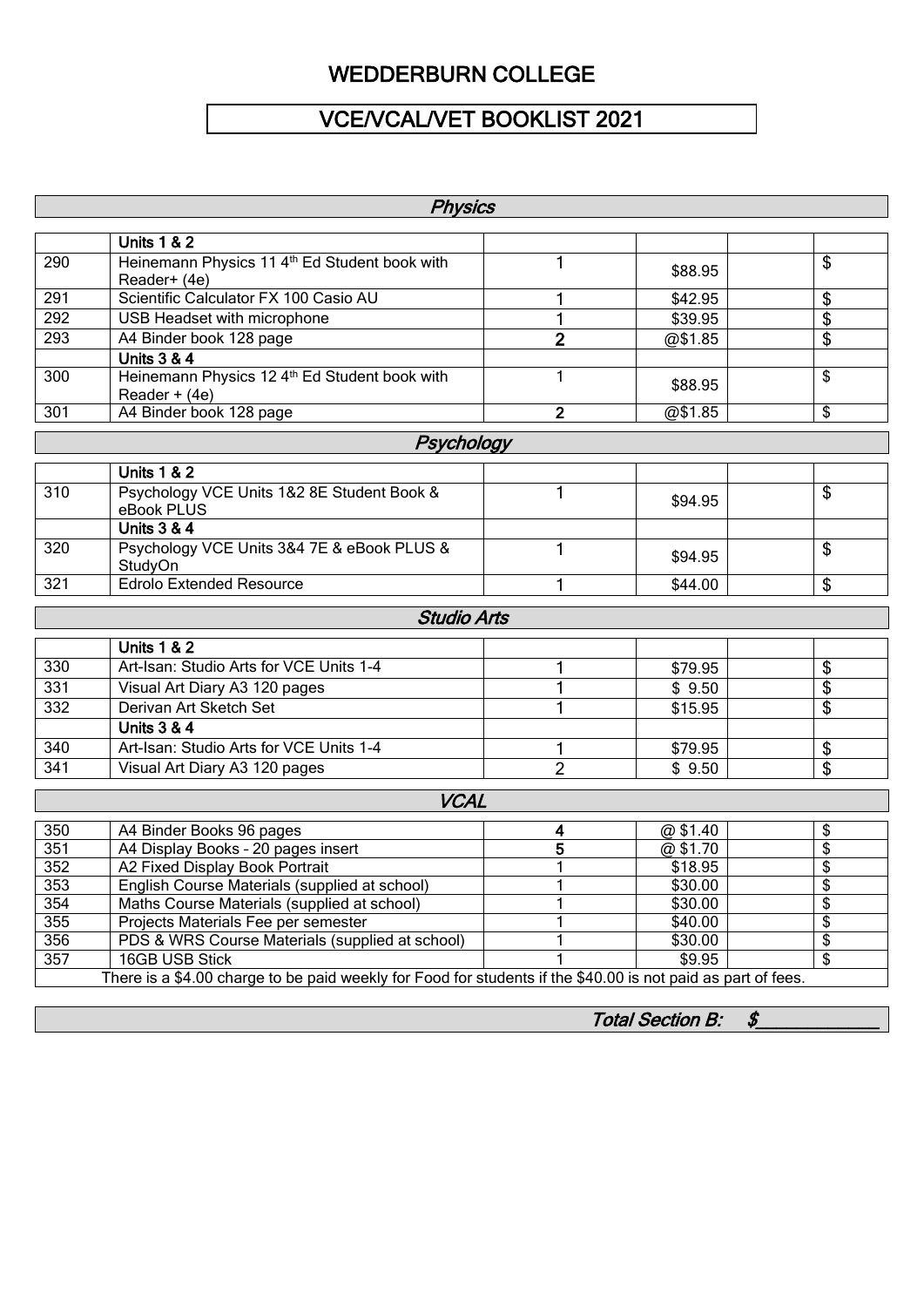## VCE/VCAL/VET BOOKLIST 2021

### Section C -

• This Section includes general stationery items which students may desire throughout the year. All items in this section are OPTIONAL and are available if you want to purchase.

| <b>CODE</b> |                                             | <b>Unit Price</b> | QTY | <b>Price</b>            |
|-------------|---------------------------------------------|-------------------|-----|-------------------------|
| 1101        | Stapler Mini No. 10 with staples            | \$3.95            |     | \$                      |
| 1102        | Mechanical Pencil 0.7 and leads and erasers | \$2.95            |     | \$                      |
| 1103        | 4 Colour Pen                                | \$2.50            |     | \$                      |
| 1104        | Pen - Pilot Retractable B2P                 | \$2.50            |     | \$                      |
| 1105        | Correction Tape White (5mm x 6m)            | \$2.50            |     | \$                      |
| 1106        | Ruled Pad - A4 Bond                         | \$2.25            |     | \$                      |
| 1107        | Derwent Coloured Pencils Artist Tin 12      | \$22.95           |     | \$                      |
| 1108        | Bookcovering 5 Metre Clear Roll             | \$4.95            |     | \$                      |
| 1109        | Lanyard                                     | \$2.25            |     | \$                      |
| 1110        | PVC Zipper Mesh Pouch (pocket A4)           | \$4.25            |     | \$                      |
| 1111        | PVC Zipper Mesh Pouch (pocket A3)           | \$5.50            |     | \$                      |
| 1112        | Eraser Soft White - Large                   | \$0.50            |     | \$                      |
| 1113        | Pencil HB                                   | \$0.55            |     | \$                      |
| 1114        | Sharpener Barrel type                       | \$1.75            |     | \$                      |
| 1115        | Highlighter                                 | \$1.30            |     | \$                      |
| 1116        | Pen Set - (Red, Black, Blue) Pkt 10         | \$3.95            |     | \$                      |
| 1117        | Reinforced Refills A4 Pack 200              | \$6.95            |     | \$                      |
| 1118        | Pencil Case Large 340 x 170mm               | \$4.75            |     | \$                      |
| 1119        | A4 Binder Books 96-page Bulk pack of 10     | \$12.00           |     | \$                      |
|             |                                             |                   |     |                         |
|             | <b>EXTRAS - ACCESSORIES</b>                 |                   |     |                         |
| 1120        | 16GB USB Stick                              | \$9.95            |     | $\overline{\mathbb{S}}$ |

#### Total Section C: \$

| Total Section A: | .S                |
|------------------|-------------------|
| Total Section B: | \$                |
| Total Section C: | Я                 |
| Processing Fee:  | \$<br><i>5.00</i> |
|                  |                   |
| TOTAL:           |                   |

Please note: In rare cases, some prices may alter without notice due to the Supplier. The 'price column' is included for your convenience as a guide for your own financial planning, however, the booklist total will be completed by Wattle Office Supplies.